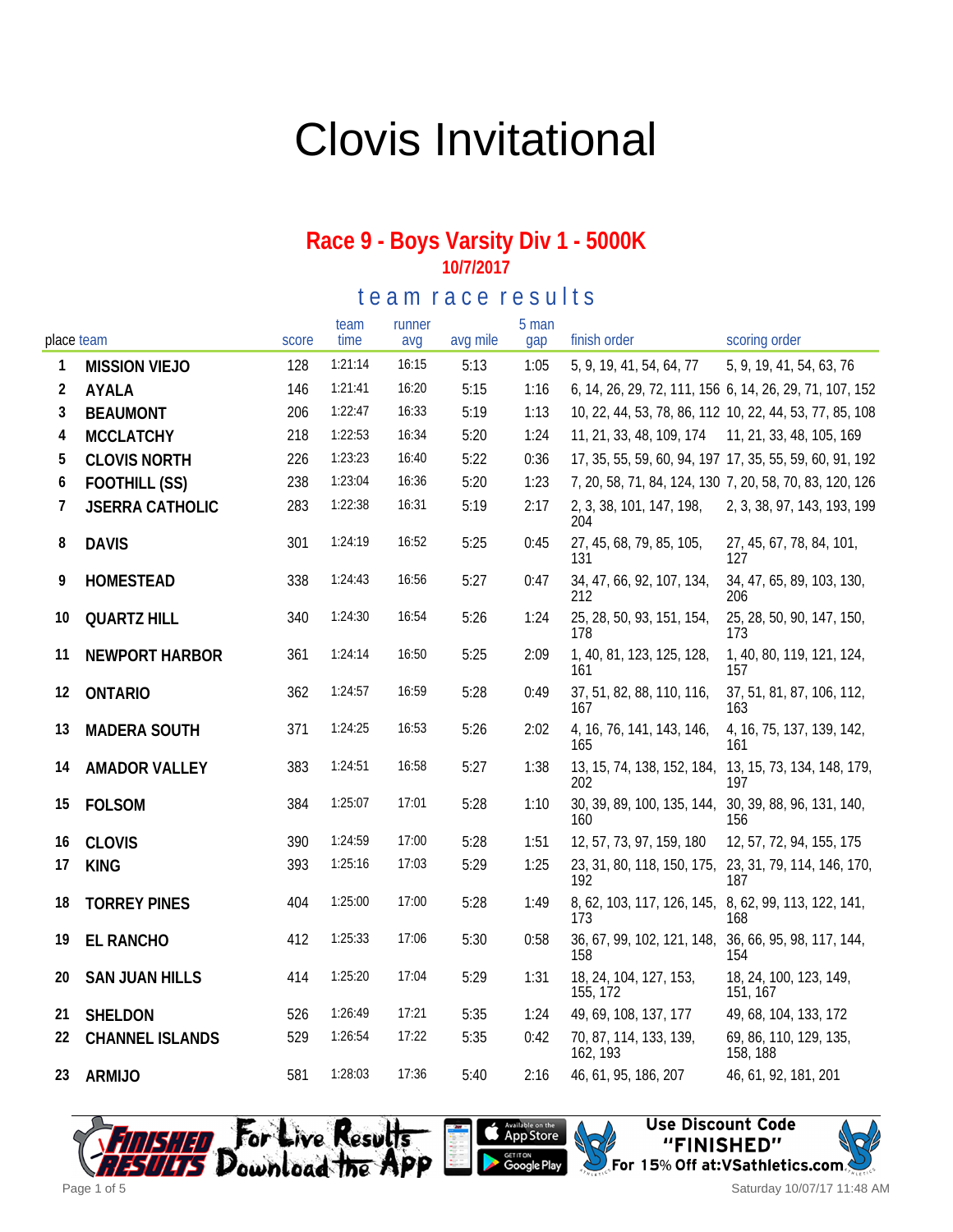### **Race 9 - Boys Varsity Div 1 - 5000K 10/7/2017**

## te a m r a c e r e s ults

| place team |                             | score | team<br>time | runner<br>avg | avg mile | 5 man<br>gap | finish order                        | scoring order                       |
|------------|-----------------------------|-------|--------------|---------------|----------|--------------|-------------------------------------|-------------------------------------|
|            |                             |       |              |               |          |              |                                     |                                     |
| 24         | <b>SAN BENITO</b>           | 617   | 1:27:51      | 17:34         | 5:39     | 0:54         | 75, 120, 136, 140, 163,<br>188, 191 | 74, 116, 132, 136, 159,<br>183, 186 |
| 25         | <b>EDISON HB</b>            | 659   | 1:28:38      | 17:43         | 5:42     | 1:49         | 56, 113, 132, 176, 200,<br>205      | 56, 109, 128, 171, 195,<br>200      |
| 26         | ALISAL                      | 664   | 1:28:23      | 17:40         | 5:41     | 0:59         | 96, 119, 129, 157, 183,<br>215      | 93, 115, 125, 153, 178,<br>209      |
| 27         | <b>POLY - RIVERSIDE</b>     | 666   | 1:28:45      | 17:45         | 5:42     | 1:47         | 52, 65, 181, 189, 195,<br>199, 209  | 52, 64, 176, 184, 190,<br>194, 203  |
| 28         | <b>HEMET</b>                | 683   | 1:28:41      | 17:44         | 5:42     | 1:42         | 42, 115, 170, 185, 190,<br>194, 208 | 42, 111, 165, 180, 185,<br>189, 202 |
| 29         | <b>STOCKDALE</b>            | 744   | 1:29:59      | 17:59         | 5:47     | 1:37         | 83, 106, 171, 201, 203              | 82, 102, 166, 196, 198              |
| 30         | CENTENNIAL (NV)             | 749   | 1:29:14      | 17:50         | 5:44     | 0:29         | 122, 149, 164, 166, 169             | 118, 145, 160, 162, 164             |
| 31         | <b>FRANKLIN (ELK GROVE)</b> | 753   | 1:30:29      | 18:05         | 5:49     | 2:41         | 43, 142, 182, 196, 210,<br>214      | 43, 138, 177, 191, 204,<br>208      |
| 32         | <b>OAK RIDGE</b>            | 800   | 1:32:11      | 18:26         | 5:56     | 3:21         | 32, 179, 187, 211, 213              | 32, 174, 182, 205, 207              |
| DNP        | <b>EASTSIDE</b>             |       | 17:11        | 17:11         | 5:31     |              | 90                                  | 1 Runner                            |
| <b>DNP</b> | <b>MONTE VISTA</b>          |       | 17:14        | 17:14         | 5:33     |              | 98                                  | 1 Runner                            |
|            | <b>DNP SAN CLEMENTE</b>     |       | 52:07        | 17:22         | 5:35     |              | 63, 91, 168                         | 3 Runners                           |

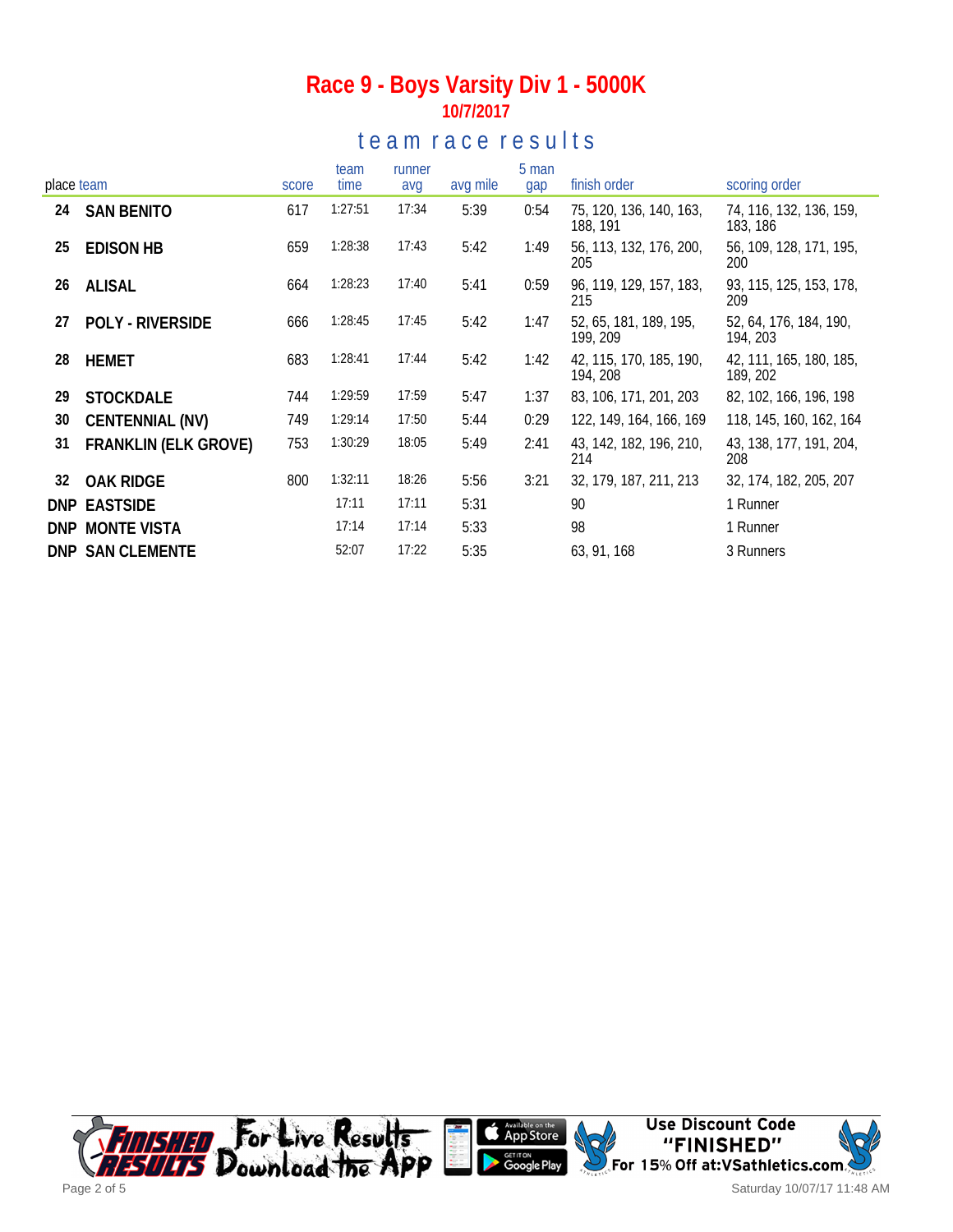# Clovis Invitational

### **Race 9 - Boys Varsity Div 1 - 5000K 10/7/2017**

## individual race results

| place          | name                            |    | grade school         | time      | points         | place | name                           |    | grade school         | time    | points |
|----------------|---------------------------------|----|----------------------|-----------|----------------|-------|--------------------------------|----|----------------------|---------|--------|
| 1              | <b>ALEXIS GARCIA</b>            | 11 | Newport Harbor       | 15:24.4 1 |                | 35    | NICHOLAS CARTER                | 10 | <b>Clovis North</b>  | 16:33.2 | 35     |
| $\overline{2}$ | <b>ANTHONY GROVER</b>           | 10 | JSerra Catholic      | 15:28.6   | $\overline{2}$ | 36    | <b>GEORGE CASTILLO</b>         | 11 | El Rancho            | 16:33.4 | 36     |
| 3              | PETER HEROLD                    | 11 | JSerra Catholic      | 15:33.5   | 3              | 37    | JOHN BRADSHAW                  | 12 | Ontario              | 16:33.5 | 37     |
| 4              | <b>SETH GARCIA</b>              | 12 | Madera South         | 15:40.5   | 4              | 38    | <b>MATTHEW BURKHARDT</b>       | 11 | JSerra Catholic      | 16:34.5 | 38     |
| 5              | <b>BRETT HICKMAN</b>            | 12 | <b>Mission Viejo</b> | 15:41.0   | 5              | 39    | <b>DREW KIESOW</b>             | 12 | Folsom               | 16:35.0 | 39     |
| 6              | <b>ZACH ARIAS</b>               | 12 | Ayala                | 15:42.9   | 6              | 40    | MICHAEL DAVEY                  | 11 | Newport Harbor       | 16:35.8 | 40     |
| $\overline{7}$ | STUART KENDALL                  | 12 | Foothill (SS)        | 15:45.0   | 7              | 41    | <b>OLIVER SVENNSON</b>         | 11 | <b>Mission Viejo</b> | 16:36.4 | 41     |
| 8              | ROBERT BARTSCH                  | 12 | <b>Torrey Pines</b>  | 15:45.6   | 8              | 42    | <b>TYLER GRAVES</b>            | 12 | Hemet                | 16:38.4 | 42     |
| 9              | LUIS CHAVEZ                     | 12 | Mission Viejo        | 15:53.5   | 9              | 43    | JASON HOLLAND-                 | 11 | Franklin (Elk Grove) | 16:39.5 | 43     |
| 10             | <b>WILLIAM SANCHEZ</b>          | 12 | Beaumont             | 15:53.5   | 10             | 44    | Morrison<br><b>ELVIS ROJAS</b> | 11 | Beaumont             | 16:40.0 | 44     |
| 11             | JONAH WIENER-<br><b>BRODKEY</b> | 12 | McClatchy            | 15:58.4   | 11             | 45    | <b>JAMES BRUNETTE</b>          | 12 | Davis                | 16:41.0 | 45     |
| 12             | <b>CHRIS WATKINS</b>            | 12 | Clovis               | 16:01.7   | 12             | 46    | NIXON MCKENZIE                 | 11 | Armijo               | 16:41.3 | 46     |
| 13             | <b>JACK GRAY</b>                | 10 | <b>Amador Valley</b> | 16:09.3   | 13             | 47    | <b>GABE ROSADO</b>             | 10 | Homestead            | 16:41.9 | 47     |
| 14             | <b>ANDREW MARTINEZ</b>          | 11 | Ayala                | 16:10.0   | 14             | 48    | AMOS KARLSEN                   | 12 | McClatchy            | 16:42.1 | 48     |
| 15             | <b>AIDAN BOYLE</b>              | 11 | <b>Amador Valley</b> | 16:10.2   | 15             | 49    | JOHNNY DEMESA                  | 12 | Sheldon              | 16:42.8 | 49     |
| 16             | VICTOR OCHOA                    | 11 | Madera South         | 16:15.9   | 16             | 50    | DEREK RODRIGUEZ                | 11 | Quartz Hill          | 16:43.5 | 50     |
| 17             | <b>ISAIAH GALINDO</b>           | 10 | Clovis North         | 16:16.5   | 17             | 51    | MICHAEL PAZ                    | 12 | Ontario              | 16:43.5 | 51     |
| 18             | RYAN ALLEN                      | 12 | San Juan Hills       | 16:17.3   | 18             | 52    | LORENZO GIPSON                 | 12 | Poly - Riverside     | 16:45.1 | 52     |
| 19             | ANDREW GALVEZ                   | 11 | Mission Viejo        | 16:17.3   | 19             | 53    | <b>LOGAN HERNANDEZ</b>         | 10 | Beaumont             | 16:45.5 | 53     |
| 20             | <b>JACOB RODGERS</b>            | 12 | Foothill (SS)        | 16:18.3   | 20             | 54    | <b>JACK LAWSON</b>             | 10 | <b>Mission Viejo</b> | 16:46.4 | 54     |
| 21             | <b>DEREK LIN</b>                | 12 | McClatchy            | 16:18.8   | 21             | 55    | <b>CHARLIE SWANSON</b>         | 11 | Clovis North         | 16:47.4 | 55     |
| 22             | NOLAN VALDIVIA                  | 12 | Beaumont             | 16:21.1   | 22             | 56    | CODY GROOM                     | 11 | Edison HB            | 16:49.7 | 56     |
| 23             | <b>CHRIS BARBA</b>              | 12 | King                 | 16:21.6   | 23             | 57    | FERNANDO SANDOVAL              | 10 | Clovis               | 16:51.5 | 57     |
| 24             | <b>JULIAN LASTING</b>           | 12 | San Juan Hills       | 16:22.0   | 24             | 58    | <b>NICK PICONE</b>             | 12 | Foothill (SS)        | 16:52.6 | 58     |
| 25             | THOMAS ORTEGA                   | 11 | Quartz Hill          | 16:22.8   | 25             | 59    | THOMAS ALLEN                   | 10 | Clovis North         | 16:53.3 | 59     |
| 26             | <b>JACOB VILLEGAS</b>           | 11 | Ayala                | 16:23.0   | 26             | 60    | REED LIENAU                    | 11 | Clovis North         | 16:53.3 | 60     |
| 27             | PERRY WINSOR                    | 12 | Davis                | 16:23.9   | 27             | 61    | MICHAEL EMERSON                | 12 | Armijo               | 16:55.0 | 61     |
| 28             | <b>COLE WALLS</b>               | 12 | Quartz Hill          | 16:24.0   | 28             | 62    | <b>TRAVIS HELLENKAMP</b>       | 12 | <b>Torrey Pines</b>  | 16:55.7 | 62     |
| 29             | JARED AMANCIO                   | 12 | Ayala                | 16:26.2   | 29             | 63    | <b>ELIJAH SECH</b>             | 11 | San Clemente         | 16:56.7 |        |
| 30             | WADE KIESOW                     | 12 | Folsom               | 16:28.6   | 30             | 64    | <b>JACOB SCHWARZ</b>           | 10 | <b>Mission Viejo</b> | 16:57.3 | 63     |
| 31             | <b>GARRETT VASTA</b>            | 11 | King                 | 16:31.3   | 31             | 65    | <b>JUSTIN BARTLEBAUGH</b>      | 11 | Poly - Riverside     | 16:57.6 | 64     |
| 32             | DREW SPENCER                    | 12 | Oak Ridge            | 16:31.5   | 32             | 66    | <b>JULIAN KEHON</b>            | 11 | Homestead            | 16:58.2 | 65     |
| 33             | <b>STEPHEN CROCKER</b>          | 12 | McClatchy            | 16:31.5   | 33             | 67    | TIGRAN JAUREGUI                | 12 | El Rancho            | 16:58.3 | 66     |
| 34             | RYAN MA                         | 11 | Homestead            | 16:32.0   | 34             | 68    | <b>KYLE HENRICKSON</b>         | 11 | Davis                | 16:58.4 | 67     |





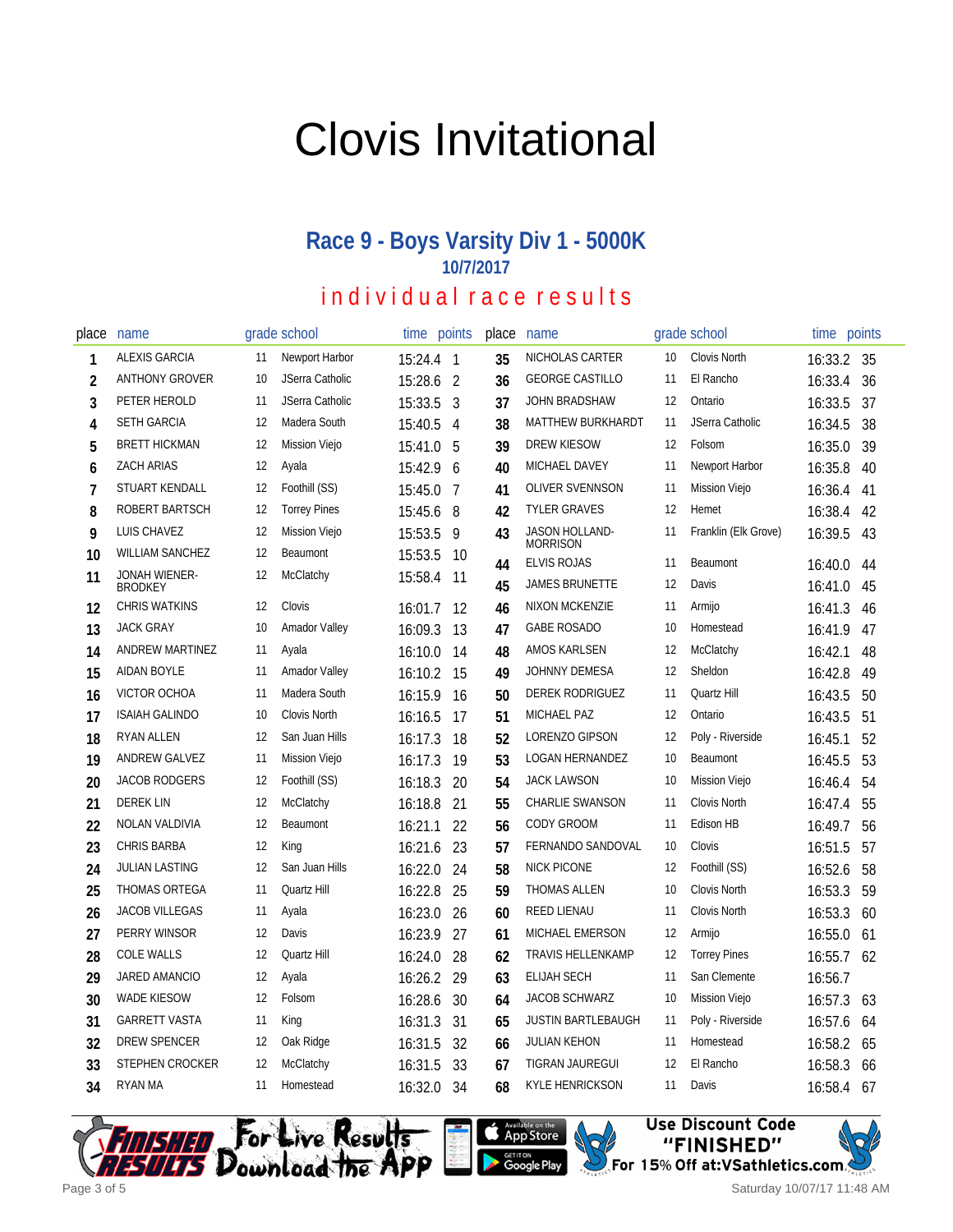#### **Race 9 - Boys Varsity Div 1 - 5000K 10/7/2017**

## individual race results

| place | name                    |    | grade school         | time points |     | place | name                    |    | grade school         | time points |     |
|-------|-------------------------|----|----------------------|-------------|-----|-------|-------------------------|----|----------------------|-------------|-----|
| 69    | RYAN BRADLEY            | 11 | Sheldon              | 16:58.6 68  |     | 111   | ANDREW ARIAS            | 9  | Ayala                | 17:23.8     | 107 |
| 70    | ALEJANDRO CERERO        | 11 | Channel Islands      | 16:59.0     | 69  | 112   | <b>DAMIEN SANCHEZ</b>   | 12 | Beaumont             | 17:24.1     | 108 |
| 71    | <b>CONNOR BRAMEL</b>    | 11 | Foothill (SS)        | 16:59.4     | -70 | 113   | <b>BLAKE DAVID</b>      | 12 | Edison HB            | 17:24.8     | 109 |
| 72    | NATHAN CHASE            | 12 | Ayala                | 16:59.6     | -71 | 114   | RIVAS LUCIO             | 11 | Channel Islands      | 17:25.1     | 110 |
| 73    | <b>TYLER MURPHY</b>     | 11 | Clovis               | 16:59.7     | 72  | 115   | <b>JUSTIN KAUKANI</b>   | 12 | Hemet                | 17:25.8     | 111 |
| 74    | <b>JACOB LAWRENCE</b>   | 10 | <b>Amador Valley</b> | 17:02.1     | 73  | 116   | <b>BELZASAR HARO</b>    | 12 | Ontario              | 17:26.8     | 112 |
| 75    | JOSEPH LOREDO           | 11 | San Benito           | 17:02.2     | 74  | 117   | TRISTAN CANY            | 11 | <b>Torrey Pines</b>  | 17:27.6     | 113 |
| 76    | ALVAREZ ADRIAN          | 12 | Madera South         | 17:04.2     | 75  | 118   | DANIEL LOPEZ            | 11 | King                 | 17:28.8     | 114 |
| 77    | <b>ZACHARY ANDERSON</b> | 11 | <b>Mission Viejo</b> | 17:05.5     | 76  | 119   | <b>JAVIER ALCALA</b>    | 12 | Alisal               | 17:29.6     | 115 |
| 78    | <b>GABRIEL SAGE</b>     | 9  | Beaumont             | 17:06.9     | 77  | 120   | <b>GERALD MARESH</b>    | 10 | San Benito           | 17:31.3     | 116 |
| 79    | <b>BRYCE GREGG</b>      | 11 | Davis                | 17:07.3     | 78  | 121   | NICHOLAS RODRIGUEZ      | 12 | El Rancho            | 17:31.5     | 117 |
| 80    | MAZIN AWAD              | 12 | King                 | 17:07.4     | 79  | 122   | <b>NOAH NORRIS</b>      | 9  | Centennial (NV)      | 17:31.6     | 118 |
| 81    | MIKAEL CAMPO            | 12 | Newport Harbor       | 17:07.9     | 80  | 123   | <b>WILL DEBASSIO</b>    | 10 | Newport Harbor       | 17:32.5     | 119 |
| 82    | <b>JOHAN CUEVAS</b>     | 12 | Ontario              | 17:08.0     | -81 | 124   | PRESTON DUARTE          | 12 | Foothill (SS)        | 17:32.7     | 120 |
| 83    | <b>CRISTIAN MENDOZA</b> | 9  | Stockdale            | 17:08.5     | 82  | 125   | <b>MILES MIKKELSEN</b>  | 10 | Newport Harbor       | 17:33.9     | 121 |
| 84    | <b>HOUSTON REESE</b>    | 11 | Foothill (SS)        | 17:08.9     | 83  | 126   | <b>BLAKE HAYES</b>      | 12 | <b>Torrey Pines</b>  | 17:35.0     | 122 |
| 85    | <b>ZENO CASTIGLIONI</b> | 10 | Davis                | 17:09.0     | 84  | 127   | <b>CADEN FOY</b>        | 11 | San Juan Hills       | 17:35.6     | 123 |
| 86    | ROGELIO SALCIDO         | 11 | Beaumont             | 17:09.6     | 85  | 128   | ELLIOTT HARRINGTON      | 10 | Newport Harbor       | 17:35.7     | 124 |
| 87    | SUAREZ MICHAEL          | 12 | Channel Islands      | 17:10.0     | 86  | 129   | <b>JULIO CHAVEZ</b>     | 12 | Alisal               | 17:35.8     | 125 |
| 88    | DAVID SALAZAR           | 10 | Ontario              | 17:10.4     | 87  | 130   | CARLOS CAMARENA         | 10 | Foothill (SS)        | 17:36.7     | 126 |
| 89    | JASON RAYBURN           | 12 | Folsom               | 17:10.5     | 88  | 131   | KOBE STANDEFER          | 11 | Davis                | 17:37.0     | 127 |
| 90    | ALEXANDER MEDINA        | 11 | Eastside             | 17:11.0     |     | 132   | JOHNNY FLORES           | 10 | Edison HB            | 17:37.4     | 128 |
| 91    | PATRICK RILEY           | 11 | San Clemente         | 17:11.1     |     | 133   | YOSUAN SOSA             | 12 | Channel Islands      | 17:38.1     | 129 |
| 92    | <b>JARED CHAN</b>       | 11 | Homestead            | 17:11.6     | 89  | 134   | <b>VINCENT LI</b>       | 12 | Homestead            | 17:38.4     | 130 |
| 93    | <b>ANDREW VERA</b>      | 10 | Quartz Hill          | 17:12.3     | 90  | 135   | <b>BRADLEY JACKSON</b>  | 10 | Folsom               | 17:38.6     | 131 |
| 94    | ETHAN FUSSELMAN         | 11 | Clovis North         | 17:13.3     | -91 | 136   | <b>ISAAC GUTIERREZ</b>  | 10 | San Benito           | 17:39.1     | 132 |
| 95    | <b>RYAN DIX</b>         | 12 | Armijo               | 17:13.6     | 92  | 137   | <b>VIK SINGH</b>        | 12 | Sheldon              | 17:39.8     | 133 |
| 96    | JOSUE DEL REAL          | 12 | Alisal               | 17:13.6 93  |     | 138   | <b>HAYDEN TALBERT</b>   | 12 | <b>Amador Valley</b> | 17:41.3     | 134 |
| 97    | <b>BRIAN TRUJILLO</b>   | 10 | Clovis               | 17:13.7     | -94 | 139   | HERNANDEZ DANIEL        | 12 | Channel Islands      | 17:41.9     | 135 |
| 98    | <b>MATT KIM</b>         | 11 | Monte Vista          | 17:14.3     |     | 140   | <b>CHRISTIAN CHAVEZ</b> | 10 | San Benito           | 17:42.1     | 136 |
| 99    | <b>SEAN GUTIERREZ</b>   | 11 | El Rancho            | 17:14.5 95  |     | 141   | AARON SEGURA            | 9  | Madera South         | 17:42.4 137 |     |
| 100   | SPENCER PICKREN         | 9  | Folsom               | 17:15.0 96  |     | 142   | ERMIYAS TEFERA          | 12 | Franklin (Elk Grove) | 17:42.5     | 138 |
| 101   | <b>KENNIE ARRIOLA</b>   | 9  | JSerra Catholic      | 17:15.8     | 97  | 143   | <b>FRANCISCO MACIEL</b> | 10 | Madera South         | 17:42.5     | 139 |
| 102   | ERIC ESTRADA            | 12 | El Rancho            | 17:16.1     | 98  | 144   | WYATT VACCARRO          | 12 | Folsom               | 17:42.6     | 140 |
| 103   | <b>NICK SALZ</b>        | 10 | <b>Torrey Pines</b>  | 17:16.4     | 99  | 145   | JOSH MENDEZ             | 10 | <b>Torrey Pines</b>  | 17:44.8     | 141 |
| 104   | SOCRATES SGONZOS        | 12 | San Juan Hills       | 17:16.8     | 100 | 146   | ABELARDO PABLO          | 11 | Madera South         | 17:45.4     | 142 |
| 105   | SAM BLAKEWELL           | 12 | Davis                | 17:17.2     | 101 | 147   | <b>JACK HEMPHILL</b>    | 11 | JSerra Catholic      | 17:46.0     | 143 |
| 106   | <b>JUANATHAN REYES</b>  | 10 | Stockdale            | 17:19.2     | 102 | 148   | MIGUEL ROMERO           | 11 | El Rancho            | 17:46.1     | 144 |
| 107   | <b>CAMERON MCKAY</b>    | 12 | Homestead            | 17:19.8     | 103 | 149   | EDUARDO CORTEZ -        | 10 | Centennial (NV)      | 17:47.0     | 145 |
| 108   | MANUEL LARA             | 10 | Sheldon              | 17:21.0 104 |     |       | LOPEZ<br>MATHEW CASTRO  | 11 | King                 |             |     |
| 109   | MACEO POWERS            | 12 | McClatchy            | 17:22.4     | 105 | 150   | <b>BRADY BUTLER</b>     | 10 | Quartz Hill          | 17:47.2 146 |     |
| 110   | <b>JOSE MONTANO</b>     | 11 | Ontario              | 17:22.5 106 |     | 151   |                         |    |                      | 17:47.6     | 147 |